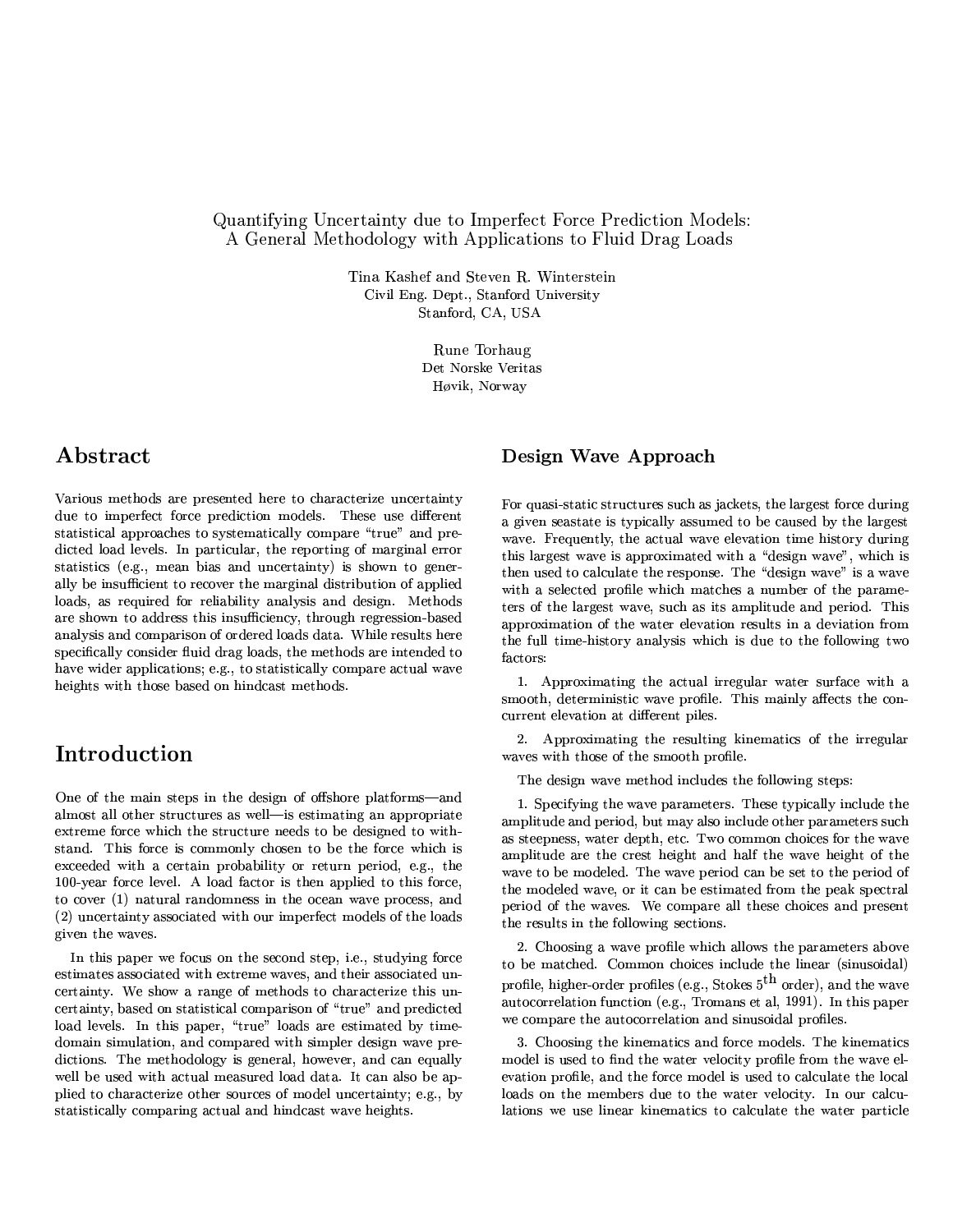velocity up to the mean water level. We then stretch the results to the actual free surface using Wheeler stretching. We use the drag term of the Morison force model to find the local forces on the members (e.g., Sarpkaya and Isaacson, 1981). For each of the structures studied, we finally estimate the total base shear from an idealized structural model consisting of one or more piles. (Note that the same kinematics and force models are used both in the time-domain simulation and in the design wave estimation. For our purposes, then, Morison's equation is considered exact. Hence, as noted above, differences result only from the replacement of the actual irregular wave surface with an idealized wave profile.)

In addition to the model parameters, the accuracy of the results may also depend on the characteristics of the structure (e.g., the number of piles and their distances) and the wave being modeled (e.g., the response to every single wave cycle or only the response to the largest wave). In this paper we study a number of different structures and seastates, as well as two different wave populations: the largest 2% waves in the seastate, and the single largest wave in the one-hour seastate. The first population—the largest  $2\%$ —is chosen to mimic the Ocean Test Structure (OTS) study, on which the API design guidelines are partially based. The second—the single largest wave—relates more directly to the design problem, as well as perhaps containing a more homogeneous population of extreme wave cycles.

#### **OTS** Model and Background

The first model we study is based on the Ocean Test Structure (OTS). The OTS was a  $20 \times 40 \times 120$  ft jacket structure which was located in the Gulf of Mexico in 66 feet of water depth between November 1976 and June 1978 (Haring and Spencer, 1979). Total base shear and overturning moment on the platform were measured using calibrated sensors. Individual wave events that were among the largest 2% of zero-crossing wave heights in each seastate and created a post-critical flow regime during wave crest passage were selected for further study. A large majority of this data was obtained during two winter storms and hurricane Anita. Table 1 shows the characteristics of each of these storms.

In subsequent studies, measured responses of the structure were compared with the results of corresponding wave force predictions (Haring et al, 1979; Heideman and Weaver, 1992). These studies found a relatively small bias in the predictions. However, the ratio of the predicted to measured forces was found to have an average coefficient of variation (ratio of standard deviation to mean) of 25%. As noted above, these results are part of the basis for standard probabilistic analysis and LRFD codes for shallow-water jacket structures (API, 1993).

In this study we use a simplified structural model for the OTS which consists of 2 piles set 14 meters apart, with a water depth of 22 meters. Each pile is intended to represent the equivalent of two (of the four) legs of the jacket structure. The seastate modeled is a winter storm with significant wave height  $H<sub>S</sub> = 5.5$  meters and peak spectral period  $T_P = 7.5$  seconds—a somewhat higher significant wave height than the OTS structure was subjected to. We compare the total base shear for a variety of cases. First, we select the largest 2% of the waves in 12 individual simulated storms lasting 1 hour each, i.e, 165 waves in total, and study the effect of the choice of wave profile (i.e., sinusoidal vs. autocorrelation) and defining wave characteristic (i.e., wave height vs. crest) on the accuracy of the predictions. We then move on to study global hourly wave and force maxima in 75 hours of waves simulated from the same seastate.

### **OTS Results 1: Bias-Corrected Error Statistics**

The predicted values will not, in general, coincide with the actual values produced by the simulation model. In fact, even the average ("expected") values of the two may not coincide, i.e., the predictions may be biased. For example, we may expect that simple sinusoids may yield lower force levels than higher-order Stokes profiles, and that the autocorrelation profile (with its shallower trough) may yield still lower forces. These differences can be corrected by introducing a bias correction factor B which, when multiplied by the original predictor  $F_p$ , produces an unbiased predictor  $F_u$ . In other words:

$$
F_u = B \cdot F_p \; ; \quad B = E[F_t]/E[F_p] \tag{1}
$$

Here  $E[\cdot]$  denotes the expected value of the bracketed term.  $F_u$ is hence referred to as the bias-adjusted (or unbiased) prediction. The difference between the true force,  $F_t$ , and the bias-adjusted prediction,  $F_u$ , will now be a mean-zero random error term  $\epsilon$ , i.e.,

$$
\epsilon = F_t - F_u = F_t - B \cdot F_p \tag{2}
$$

The error term  $\epsilon$  represents that part of the variations in  $F_t$  that our (bias-adjusted) model does not capture. Thus, its variance,  $\sigma_{\epsilon}^2$ , reflects the remaining variability in  $F_t$  when  $F_p$  is known. In order for the bias-adjusted prediction to be a good estimator of  $F_t$ , this remaining variability should be small compared to the original variability in  $F_t$ . One useful way to report  $\sigma_{\epsilon}^2$ , therefore, is to normalize it by the variance  $\sigma_{F_t}^2$  of the true forces. In particular, we can quantify the estimating power of our model through the coefficient of determination  $R_{F_t, F_p}$ , defined as

$$
R_{F_t, F_p}^2 = 1 - \left[\frac{\sigma_{\epsilon}}{\sigma_{F_t}}\right]^2 \tag{3}
$$

i.e., the percentage of the variance in  $F_t$  that is explained by the bias-adjusted model.

An alternative way to normalize  $\sigma_{\epsilon}$  is to divide by the mean force level  $E[F_t]$ , which characterizes both the true forces and their bias-adjusted predictions. This leads, roughly speaking, to a quantity analogous to a coefficient of variation, and is hence denoted here by COV:

$$
COV = \frac{\sigma_{\epsilon}}{E[F_t]}
$$
 (4)

Because  $R^2$  and COV are simply different normalized versions of  $\sigma_{\epsilon}$ , they are directly related; i.e.,

$$
COV = \frac{\sigma_{\epsilon}}{E[F_t]} = \frac{\sigma_{\epsilon}}{\sigma_{F_t}} \cdot \frac{\sigma_{F_t}}{E[F_t]} = \sqrt{1 - R_{F_t, F_p}^2} \cdot V_{F_t} \qquad (5)
$$

in which  $V_{F_t}$  is the coefficient of variation of the true force levels. (The last equality uses Eq. 3.) Again, better predictive models lead to higher  $R^2$  values, and hence more greatly reduce the COV value from its original level,  $V_{F_t}$ . The numerical values of  $R_{F_t, F_p}^2$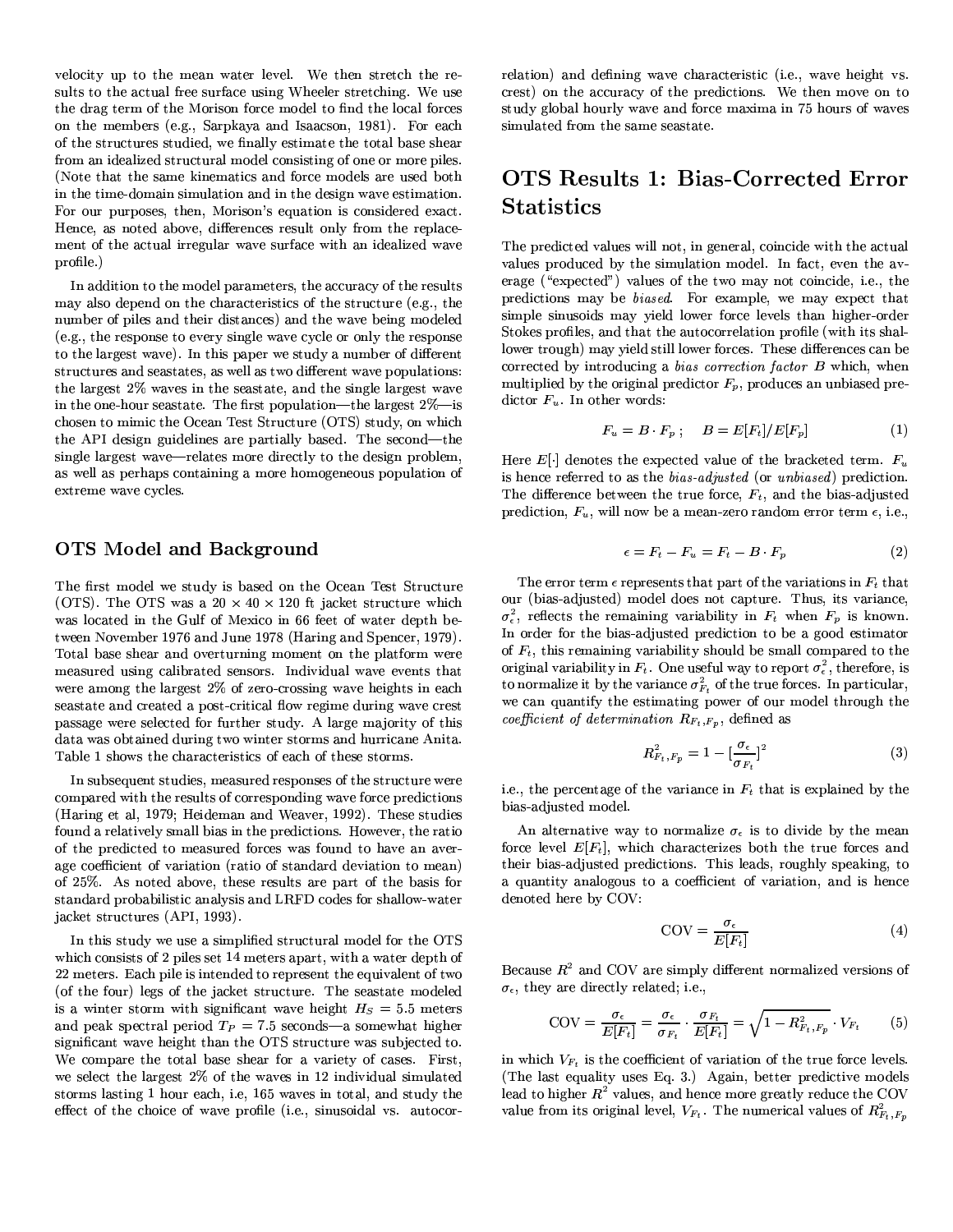| Storm           | Significant Wave Height (m) | Direction  | Duration (hrs) |
|-----------------|-----------------------------|------------|----------------|
| March 28, '77   | 35                          | SE         |                |
| Hurricane Anita | 35                          | <b>SSE</b> | 24             |
| Jan 25, '78     | 45                          | SW         |                |

Table 1: Three major storms affecting the OTS model.

and/or COV clearly depend on the characteristics of our predictive model. Thus we can use these values to compare the predictive power of different models, as well as to compare how different cases-such as different structures and wave populations-affect the accuracy of the predictions.

We first study the response to the 2% largest waves (as in the original OTS test case). We look at models that use either an autocorrelation or a sinusoidal profile, and either the wave crest or half the wave height as the amplitude. In the case of the sinusoidal profile, which can match the wave period as well, we use the exact period of the modeled wave. Table 2 shows the results of these comparisons. The remaining COV level in all cases is seen to be about 25%-30%. These values are very close to the original OTS studies, which reported a remaining COV of 25% (Haring and Spencer, 1979). Notably, our simulated results appear to roughly reproduce the variability found in the original test data. Thus, it appears possible that the design wave definition can introduce a realistic amount of load variability, even if Morison's equation is assumed to be exact. In addition, we can see that none of these bias-adjusted models are able to reduce the original COV of 36% considerably.

### OTS Results 2: Predicting Marginal **Force Distributions**

For reliability calculations, we need to estimate not only marginal statistics of the error,  $\epsilon$ , but also the resulting marginal distribution of  $F_t$  (or at least some measure of the variance of  $F_t$ ). Formally,  $F_t$  is recovered from  $F_p$  and  $\epsilon$  as in Eq. 2:

$$
F_t = B \cdot F_p + \epsilon \tag{6}
$$

To estimate marginal statistics of  $F_t$  from Eq. 6, we can construct a new sample of  $F_t$  by adding an error term to each bias-adjusted estimate  $B \cdot F_p$ . Assuming  $\epsilon$  is independent of  $F_p$ , this error term can be chosen at random from the vector of error values associated with the bias-adjusted predictions. Thus, with each random assignment of errors, we can calculate a new estimate  $\hat{\sigma}_{F_t}$  for  $\sigma_{F_t}$ . If this exercise is repeated many times,  $E[\hat{\sigma}_{F_t}]$  should be equal to the original value of  $\sigma_{F_t}$ . To test this error-resampling approach, we have created 10,000 new samples for  $F_t$ . The results obtained for  $E[\hat{\sigma}_{F_t}]$ , normalized by  $E[F_t]$ , are the "Error resampled  $V_{F_t}$ " values in Table 3.

Apart from bootstrapping,  $\sigma_{F_t}$  can also be calculated directly using the relationship  $F_t = B \cdot F_p + \epsilon$  from Eq. 6. Calculating the variances of both sides,

$$
\sigma_{F_t}^2 = B^2 \cdot \sigma_{F_p}^2 + \sigma_{\epsilon}^2 + 2B \cdot \rho_{F_p, \epsilon} \cdot \sigma_{F_p} \cdot \sigma_{\epsilon} \tag{7}
$$

in which  $\rho_{F_p,\epsilon}$  is the correlation coefficient between  $F_p$  and  $\epsilon$ . Assuming independent errors  $(\rho_{F_p,\epsilon}=0)$  and dividing by  $E^2[F_t]$  yields

$$
V_{F_t}^2 = B^2 \cdot V_{F_n}^2 + \text{COV}^2 \tag{8}
$$

The results for this approach are also reflected in Table 3. As expected, these are equivalent (within numerical noise) to the error-resampling results, because both assume independence. More notably, in the case of predictions using crest height, the assumption of independent errors is shown to be significantly in error. In particular, it leads here to overestimation of the actual marginal COV,  $V_{F_t}$ . This indicates that for these predictions (based on crest heights), a negative correlation must exist between  $F_p$  and  $\epsilon$ . In contrast, the assumption of independent errors appears fairly accurate for predictions based on wave heights. A plot of  $\epsilon$  versus  $F_p$  for both cases—as seen in Figures 1 and 2—confirms this conclusion.

Perhaps the most important point is that it is generally insufficient to only report marginal statistics of the error  $\epsilon$  (though this is commonly done). In general we also need information regarding the correlation between the errors and predicted values. Once we take this correlation into account, we can use either of the approaches above to estimate  $V_{F_t}$ . The error-resampling method can be modified such that random error terms are drawn only from a local pool (occurring for  $F_p$  values close to the one considered). For our example, this modified method produces an estimate of 0.36 for  $V_{F_t}$ , the same as the original  $V_{F_t}$  value. Similarly, if we substitute the observed correlation value  $\rho_{F_p,\epsilon}=0.47$ in Equation 7, it also yields the original value 0.36 for  $V_{F_p}$  as expected.

## OTS Results 3: Regression-Based Re- $_{\rm sults}$

By its definition, Eq. 6 defines a trend line,  $F_t = BF_n$ , that passes through the origin  $(F_t = F_p = 0)$ . In our previous example of predictions using crest height, the resulting error was found to be negatively correlated with  $F_p$ . This indicates that for small values of  $F_p$  the error is most often positive, i.e.,  $F_t$  lies above the model line, whereas for large values of  $F_p$  the error is most often negative, i.e.,  $F_t$  lies below the modeled line. This point is illustrated in Figure 3.

Figure 3 suggests that one may achieve uncorrelated errors by using a calibration model that allows for an intercept (positive in this example). Mathematically, this model can be expressed as:

$$
F_t = \alpha + \beta F_p + \epsilon \tag{9}
$$

The two parameters  $\alpha$  and  $\beta$  can be chosen such that the model satisfies two constraints: (1) unbiased estimations of  $F_t$ , and (2) errors that are uncorrelated with  $F_p$ . Note that only the first constraint was satisfied in the bias-adjustment model. The two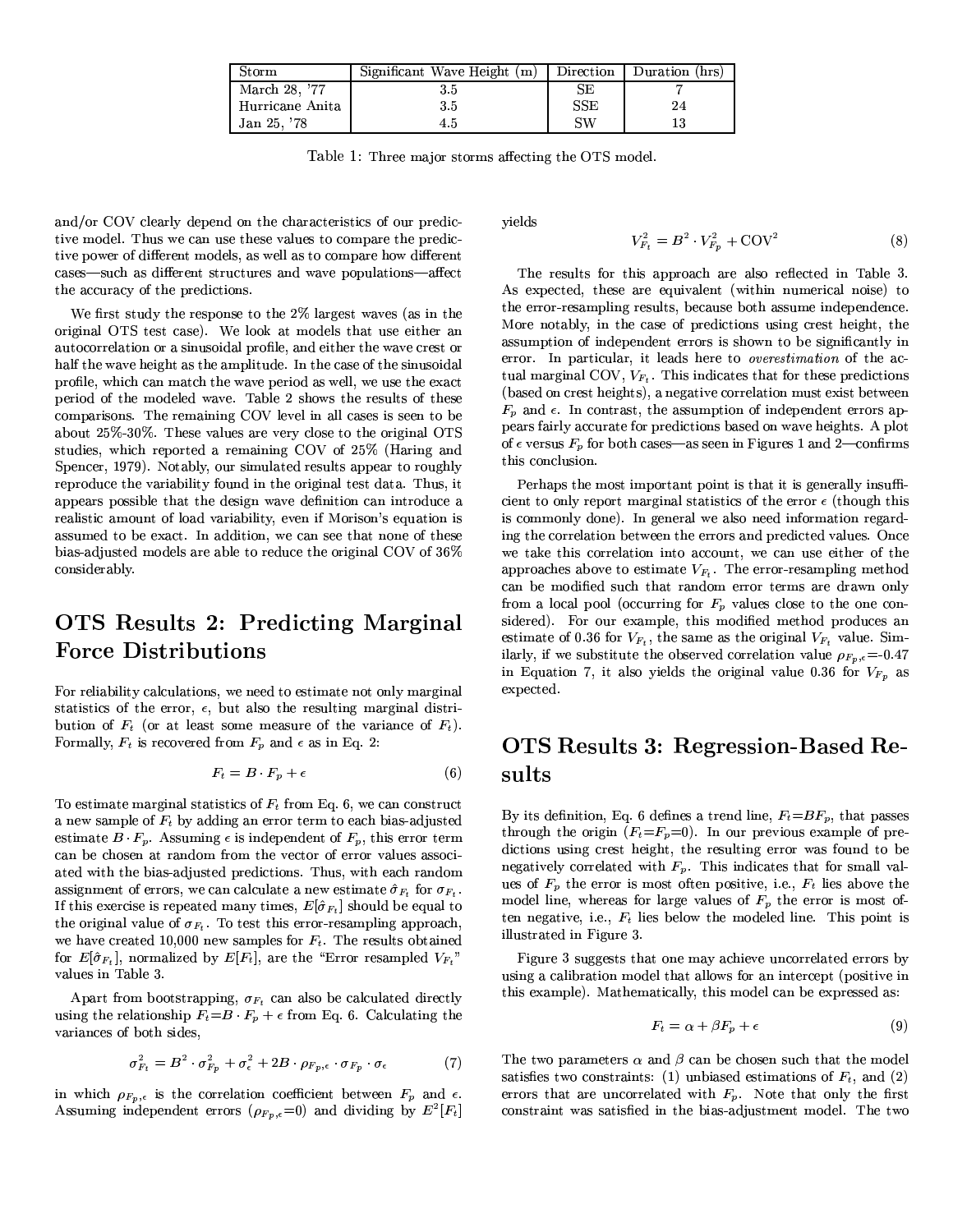| Profile          | Matching Crest         | Matching Height                     |
|------------------|------------------------|-------------------------------------|
| Sinusoid         | $R_{F_t,F_p}^2$ = 0.47 | $R_{F_t\,,F_p}^2$ = 0.56            |
| Period: $T_{ex}$ | $COV=0.27$             | $COV=0.24$                          |
| Autocorrelation  | $R_{F_t,F_p}^2 = 0.41$ | $\overline{R}_{F_t\,,F_p}^2$ = 0.40 |
|                  | $COV = 0.28$           | $COV = 0.28$                        |

Table 2: Results for error standard deviations,  $\sigma_{\epsilon}$ , normalized to report the quantities COV (Equation 4) and  $R_{F_t,F_p}^2$  (Equation 3). Results apply to OTS model simulations, 2% largest waves. Note also that the original COV of  $F_t$  is 36%. It appears that none of these bias-adjusted models is able to reduce this original COV considerably.

|                                     | Matching Crest | Matching Height |
|-------------------------------------|----------------|-----------------|
| $V_{F\ast}$                         | 0.36           | 0.36            |
| $V_{F_{\bm p}}$                     | 0.36           | 0.26            |
| COV                                 | 0.27           | 0.24            |
| $\sqrt{(V_{F_u}^2 + \text{COV}^2)}$ | 0.45           | 0.36            |
| Error-resampled $V_{F_T}$           | 0.45           | 0.35            |

Table 3: Actual results for  $V_{F_t}$  versus two predictions of  $V_{F_t}$  that assume independent errors  $\epsilon$ . Predictions (Eq. 8 and independent "Error-resampling") should be identical; differences are due only to numerical noise. Again, results apply to OTS model simulations, upper 2% largest waves.

constraints can be expressed mathematically in the following form:

$$
E[F_t] = E[\alpha + \beta \cdot F_p] = \alpha + \beta \cdot E[F_p]
$$
 (10)

and

$$
Cov[\epsilon, F_p] = 0 \tag{11}
$$

Here  $Cov[\epsilon, F_p]$  denotes the covariance between the two bracketed terms. (This should be distinguished from the upper-case "COV" notation, which as noted is an acronym for the coefficient of variation.) Substituting for  $\epsilon$  from Equation 9.

$$
Cov[\epsilon, F_p] = Cov[F_t - \alpha - \beta F_p, F_p]
$$
  
= Cov[F\_t, F\_p] - \beta Cov[F\_p, F\_p] (12)

Setting this quantity to zero, the required  $\beta$  is

$$
\beta = \frac{\sigma_{F_t, F_p}}{\sigma_{F_p}^2} \tag{13}
$$

The parameter  $\alpha$  can finally be found from Equation 10:

$$
\alpha = E[F_t] - \frac{\sigma_{F_t, F_p}}{\sigma_{F_p}^2} E[F_p] \tag{14}
$$

These results for  $\alpha$  and  $\beta$  are identical to those found in linear regression theory. Hence the current model also provides a leastsquare-error linear estimator of  $F_t$ , i.e., among all estimators of the form  $\alpha + \beta \cdot F_p$ , the parameters found in Equations 13 and 14 result in an estimate that has the least squared error. Note, of course, that while the errors in this model are uncorrelated with  $F_p$ , they are not necessarily independent of it.

We now return to our comparison of prediction models. For each of the four cases studied above, the  $R^2$  and COV values (for estimates calibrated by linear regression) are reported in Table 4. The  $R^2$  and COV values reported for crest-based predictions show a notable improvement compared to the bias-adjustment results. Because errors are now ensured to be uncorrelated, these summary statistics provide a more descriptive picture of the performance

of these predictors. For example, the crest-based sinusoidal predictor can now truly be said to explain 58% of the variability of  $F_t$ . ( $R_{F_t,F_p}$  can now accurately be called the coefficient of determination between  $F_t$ , and  $F_p$ )

The clearest trend in these results is the general superiority of using the sinusoidal profile, when calibrated to preserve the exact period  $T_{ex}$  of the extreme wave being modeled. As this knowledge will not generally be available, Table 5 shows amended results in which this sinusoidal profile is now used with a single period representative of the seastate—the peak spectral period  $T_p$ . Now we find that when the sinusoidal and autocorrelation profiles are calibrated with the same information-whether crest or total wave height—they show identical predictive ability. This is a common finding throughout our work: the precise choice of profile shape has little or no impact on our force prediction ability. (Of course, the choice of profile will typically affect our mean force predictions, and hence the degree of bias that may exist. This is also true for the choice of representative period: using periods slightly shorter than  $T_p$  affects the bias, but not the predictive ability)

Because our "true" forces in fact are simulated using Morison's equation, it may appear somewhat surprising that a design wave approach can explain only 40-48% of their observed variability. Several factors might be advanced to explain this: (1) the selection of the upper 2% waves, rather than only the most extreme in the hourly storm; and (2) the relatively wide spacing of the OTS model, and hence its relatively broad spatial sampling of the sea surface. We first study item (1), by considering predictions of only the largest force in each (simulated) one-hour storm. Table 6 shows the corresponding results. As might be expected, because we are dealing with a narrower set of extreme waves/forces, all COVs are lower. Indeed, the original COV of  $F_t$  is only 0.19. As far as their relative predictive power, however, the gains of considering only hourly maxima are modest: crest-based predictions now explain 57%, while height-based models explain 46%. The remaining question, concerning leg spacing, we address below by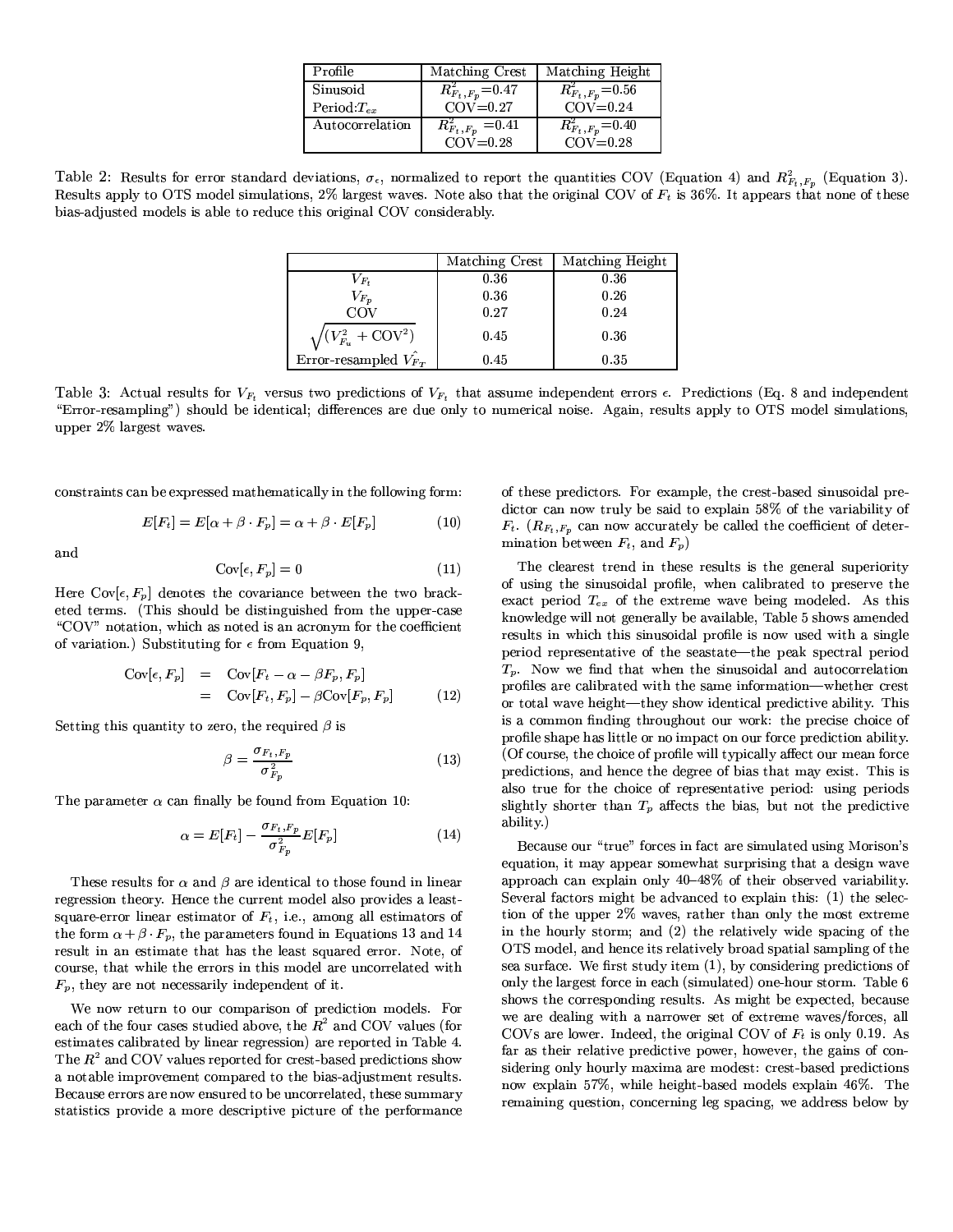| Profile         | Matching Crest          | Matching Height                     |
|-----------------|-------------------------|-------------------------------------|
| Sinusoid        | $R_{F_t,F_p}^2$ =0.58   | $R_{F_t\,,F_p}^2$ = 0.56            |
| Period $T_{ex}$ | $COV=0.24$              | $COV=0.24$                          |
| Autocorrelation | $R_{F_t, F_p}^2 = 0.48$ | $\overline{R}_{F_t\,,F_p}^2$ = 0.40 |
|                 | $COV=0.26$              | $COV = 0.28$                        |

Table 4: Results for error standard deviations,  $\sigma_{\epsilon}$ , normalized to give COV (Equation 4) and  $R_{F_t,F_p}^2$  (Equation 3). Results apply to OTS model simulations calibrated using linear regression.

| Profile         | Matching Crest          | Matching Height         |
|-----------------|-------------------------|-------------------------|
| Sinusoid        | $R_{F_t,F_p}^2$ = 0.48  | $R_{F_t, F_p}^2 = 0.40$ |
| Period: $T_n$   | $COV=0.26$              | $COV = 0.28$            |
| Autocorrelation | $R_{F_t, F_p}^2 = 0.48$ | $R_{F_t, F_p}^2$ = 0.40 |
|                 | $COV=0.26$              | $COV=0.28$              |

Table 5: Regression results for COV and  $R_{F_t,F_p}^2$ , now comparing predictions each with one parameter only (crest or total wave height).

| Profile         | Matching Crest          | Matching Height                     |
|-----------------|-------------------------|-------------------------------------|
| Sinusoid        | $R_{F_t,F_p}^2$ =0.57   | $\overline{R}_{F_t\,,F_p}^2$ = 0.46 |
| Period: $T_n$   | $COV = 0.12$            | $COV=0.14$                          |
| Autocorrelation | $R_{F_t, F_p}^2 = 0.57$ | $\overline{R}_{F_t\,,F_p}^2$ = 0.46 |
|                 | $COV = 0.12$            | $COV = 0.14$                        |

Table 6: Regression results for COV and  $R_{F_t,F_p}^2$  for predictions of hourly extremes (rather than upper 2% waves). In this case, original COV of  $F_t$  is 0.19.

considering more realistic, North Sea jacket geometries.

# **North Sea Results**

We now simulate storms typical of 100-year North Sea conditions:  $H_S = 15.5$ m and  $T_P = 16.5$ s. Focusing only on global hourly wave and response maxima from 75 hours of simulated waves, we study the effect of column spacing-in particular, we study a single-pile model, a two-pile model with 25 meter leg spacing, and a twopile model with 68 meter leg spacing. The 25 meter leg spacing is fairly typical of our jacket (water depth= $70<sup>m</sup>$ ), while the 68 meter leg spacing is chosen to mimic the wide leg spacing (as compared to wave length) of the OTS structure.

Table 7 shows results from regression analysis for the OTS-like case (leg spacing=68m). The crest-based predictions show results similar to those obtained for the OTS structure. The predictions using wave height, however, have much higher  $R^2$  values than found for the OTS structure. As a result, wave height performs better than crest height for this structure. Because wave height reflects characteristics between crest and subsequent trough, it perhaps is most useful in cases (such as these) of unusually wide leg spacing.

To address this, Table 8 shows corresponding results as a function of leg spacing. The change in results is dramatic: for 1 pile and even for 2 closely spaced piles, crest-based predictions increase greatly in accuracy. This is physically sensible, since traditional, drag-dominated jackets are most sensitive to the crest height, at whose arrival the extreme base shear generally occurs. Because the total wave height does not carry this extreme crest information, its predictive ability does not grow as leg spacing decreases.

This is a finding whose accuracy, of course, is limited here by our use of simulated (rather than actual) wave forces. Nonetheless, as a general matter it suggests that force modeling uncertainty may depend critically on the representativeness of both the structure (e.g. leg spacing) and the extreme wave population (e.g., hourly extremes vs upper  $2\%$ ). This suggests that it may be useful to apply these approaches to actual wave force data, in order to better quantify appropriate COV levels. Focus on more extreme waves and more representative structures would help to quantify this. It also suggests that crest-based predictions should be considered as viable alternatives to the traditional predictions based on total wave height.

### Conclusions

- We have first performed time-domain simulations that sought to mimic the OTS measurements by preserving its geometry and its focus on the upper 2% extreme waves. We have focused on statistics of the error,  $\epsilon$ , between true (simulated) and design-wave predictions. Using a bias-adjusted model, we find error statistics similar to those reported from OTS; e.g., COV values of the order of 25% (Table 2).
- $\bullet$  We find it generally insufficient—and sometimes  $\label{eq:disorder} \text{misleading—to} \quad \text{report} \quad \text{only} \quad \text{marginal} \quad \text{statistics} \quad \text{of} \quad \epsilon.$ Specifically, there may be correlations between  $\epsilon$  and predicted forces  $F_p$  that also need to be considered. One solution to this is to identify errors through regression, thereby ensuring they remain uncorrelated with  $F_p$ .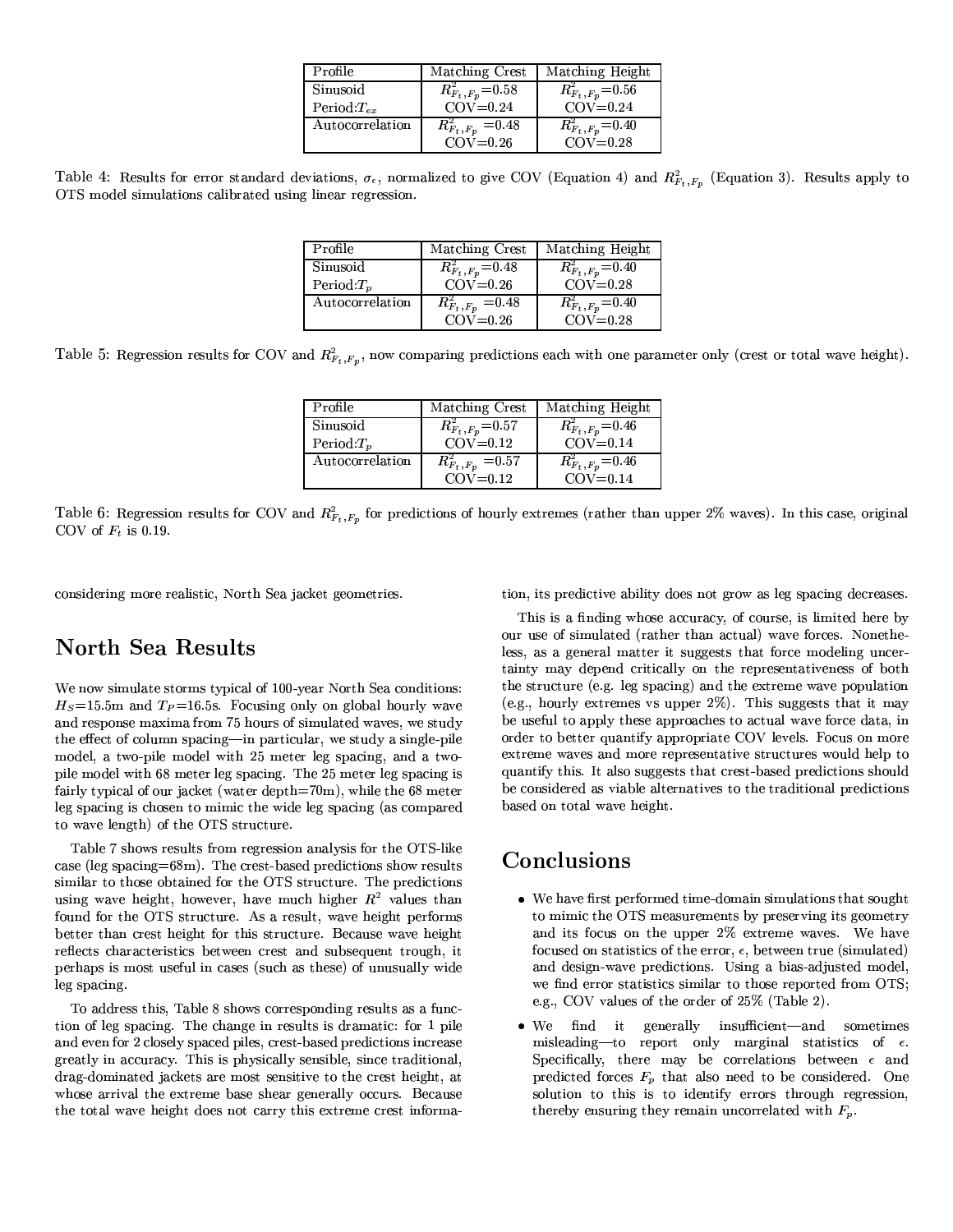| Profile         | Matching Crest                       | Matching Height                     |
|-----------------|--------------------------------------|-------------------------------------|
| Sinusoid        | $R_{F_t,F_p}^2$ = 0.55               | $R_{F_t\,,F_p}^2{=}0.68$            |
| Period: $T_n$   | $COV = 0.14$                         | $COV = 0.11$                        |
| Autocorrelation | $\overline{R}_{F_t \, ,F_p}^2$ =0.55 | $\overline{R}_{F_t\,,F_p}^2$ = 0.68 |
|                 | $COV = 0.14$                         | $COV = 0.11$                        |

Table 7: Regression results for COV and  $R_{F_t,F_p}^2$ , North Sea hourly extremes, jacket leg spacing=68m. In this case, original COV of  $F_t$ is 0.20.

| Leg Spacing     | COV of $F_t$ | Matching Crest                      | Matching Height                           |
|-----------------|--------------|-------------------------------------|-------------------------------------------|
| 68 <sub>m</sub> | 0.20         | $\overline{R_{F_{t},F_{p}}^2}=0.55$ | $\overline{R_{F_t, F_p}^2=0.68}$          |
|                 |              | $COV = 0.14$                        | $COV = 0.11$                              |
| 25m             | 0.22         | $R_{F_t,F_p}^2$ = 0.80              | $\overline{R}_{F_{t},F_{p}}^{2}\!=\!0.66$ |
|                 |              | $COV = 0.10$                        | $COV = 0.13$                              |
| Single Pile     | 0.23         | $R_{F_t,F_p}^2$ =0.95               | $\overline{R}_{F_t, F_p}^2 = 0.63$        |
|                 |              | $COV=0.05$                          | $COV = 0.14$                              |

Table 8: Regression results for COV and  $R_{F_t,F_p}^2$ , North Sea hourly extremes, various leg spacings.

- Using regression to define  $R^2$ , the amount of variability explained by our predictor, we have analyzed a number of cases. In cases of unusually wide leg spacing (OTS and a similarly scaled North Sea jacket), various predictors are found to explain no more than 50-60% of the observed variability in base shear. Effective COV levels reduce nonetheless-e.g., to about  $10-15\%$ —when our wave population is limited to the hourly extreme (rather than the upper 2%). The most dramatic change, however, comes when the leg spacing is reduced to more realistic levels: crest-based predictions increase greatly in accuracy. This suggests that crest-based predictions should be considered as viable alternatives to traditional predictions, which are based on total wave height.
- Force modeling uncertainty may depend critically on the representativeness of both the structure (e.g. leg spacing) and the extreme wave population (e.g., hourly extremes vs upper 2%). This suggests that it may be useful to apply these approaches to actual wave force data, in order to better quantify appropriate COV levels. Focus on more extreme waves, and more representative structures, would help to quantify this.
- In all cases when regression was used to define modeling errors, sinusoidal profiles (matched to  $T_P$ ) and autocorrelation profiles are virtually identical in terms of their predictive power. The choice of profile appears, therefore, to have little effect on these predictions-except, of course, in terms of mean force levels and potential biases.

#### **REFERENCES**

- API, RP2A-LRFD (1993). Recommended practice for planning, designing and constructing fixed offshore platforms-load and resistance factor design, 1st edition, American Petroleum Institute.
- Haring, R.E. and L.P. Spencer (1979). Ocean test structure data base. Proc., Intl. Conf. on Civ. Eng. in the Oceans IV, ASCE, 669-683
- Haring, R.E., O.A. Olsen, and P. I. Johansson (1979). Total wave force and moment vs design practice. Proc., Intl. Conf. on Civ. Eng. in the Oceans IV, ASCE, 805-819.
- Heideman, J.C. and T.O. Weaver (1992). Static wave force procedure for platform design. Proc., Intl. Conf. on Civ. Eng. in the Oceans V,  $ASCE$ , 496-517.
- Sarpkaya, T. and M. Isaacson (1981). Mechanics of wave forces on offshore structures, Von Nostrand Reinhold.
- Tromans, P.S., A.H.R. Anatruk, and P. Hagemeijer (1991). New model for the kinematics of large ocean waves application as a design wave. Proc., 1st Intl. Offshore and Polar Eng. Conf., ISOPE, 64-71.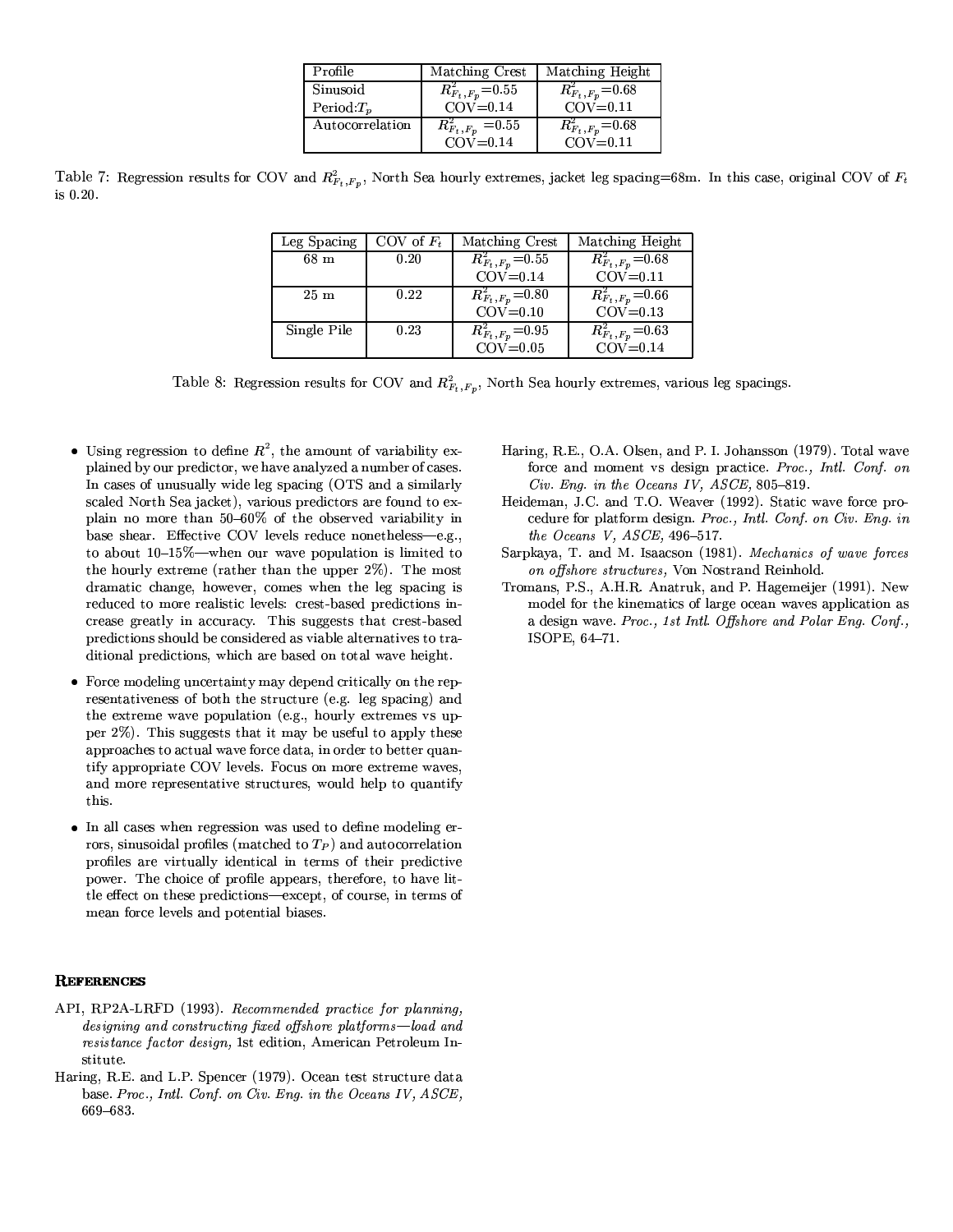

Figure 1: Comparing force prediction errors— $\epsilon$  from Eq. 2—with predicted forces  $F_p$  based on crest heights. Note negative correlation between  $\epsilon$  and  $F_p$ .



Figure 2: Comparing force prediction errors— $\epsilon$  from Eq. 2—with predicted forces  $F_p$  based on wave heights. As expected, little correlation is observed between  $\epsilon$  and  $F_p.$